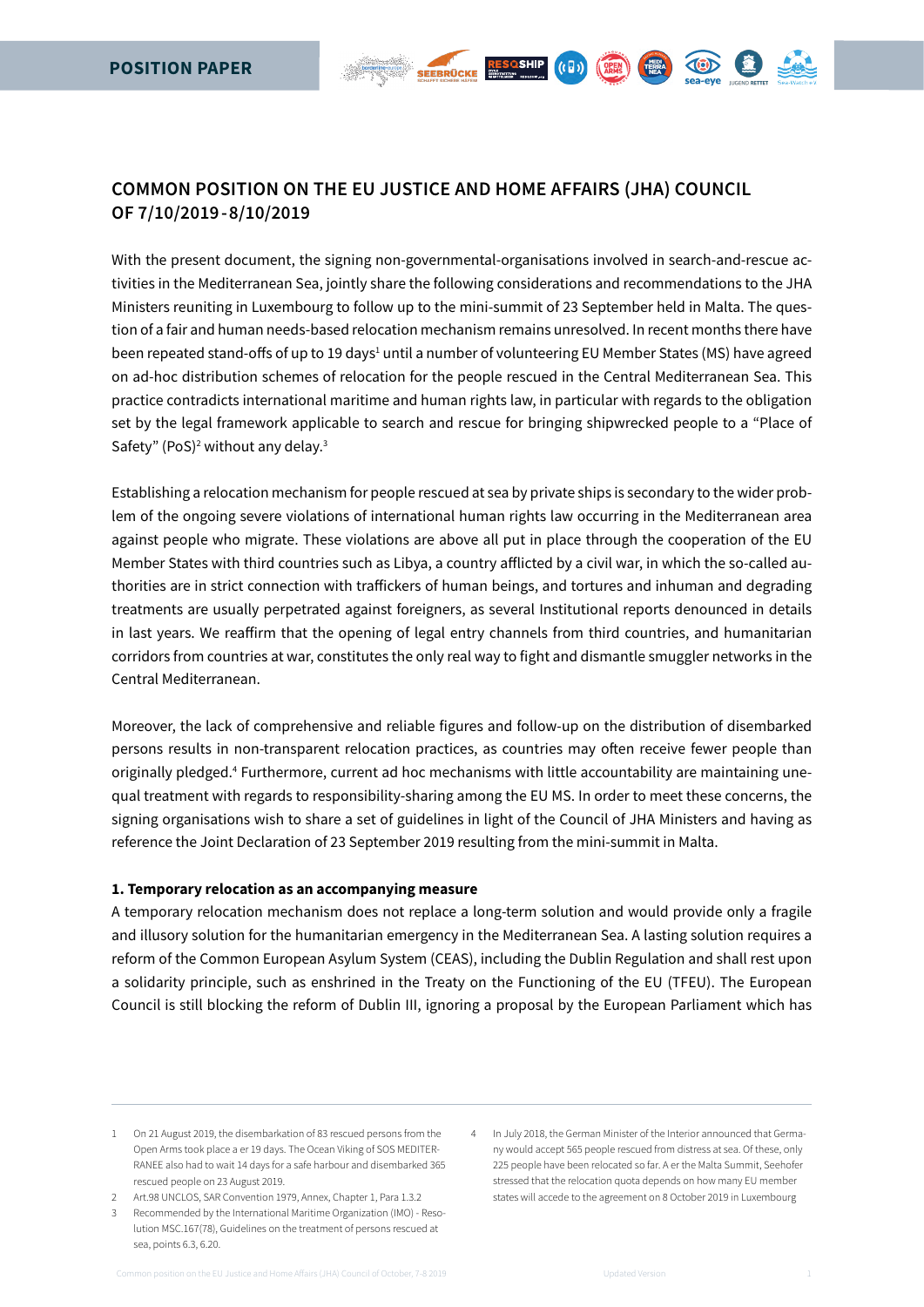already been submitted in 2017. We welcome the reference made at point 15 of the Joint Declaration about the commitment "to advance on the reform of the Common European Asylum System on the basis of an initiative of the Commission", nonetheless stressing the need to consider the power of initiative of the European Parliament to the matter.

RESOSHIP ((D))

1 (回)

 $($  QPEN  $)$ 

We notice as well that the project outlined in the Joint Declaration includes clauses which make it very much dependent on unclear factors and leaves too much discretion to individual member states. In particular, point 15 of the Declaration stresses that "this mechanism as a pilot project shall be valid for a period of not less than six months and may be renewed subject to the agreement of the parties concerned or terminated in the case of misuse by third parties", where it is unclear what is meant by "misuse", and concludes adding that "should the number of relocated persons within these 6 months substantially rise the participating Member States will immediately come together for consultation. During the consultations, the entire mechanism might be suspended". We must highlight how these conditions and variables weaken the whole concept by potentially reducing the approach, once again to an ad hoc mechanism.

# **2. Specific protection and human needs-oriented criteria for relocation in full compliance with international human rights law, refugee law, and EU asylum law**

Any relocation scheme must at the same time ensure that countries of destination are defined by taking into account individual needs and connections such as family, community and social links conceived in a broad sense, as well as individual vulnerabilities and vulnerable groups including victims of violence, unaccompanied minors, disabled people, potential victims of trafficking and (sexual) exploitation in Europe but also that the relocation happens as swift as possible without avoidable delay. Furthermore, a relocation mechanism has to ensure that the agreement does not leave a gap of responsibility, leaving individuals in a bureaucratic grey area in which no MS is taking responsibility for their applications and interested persons don't have access to legal remedies.

# **3. No pre-screenings**

Pre-relocation selection practices such as pre-screenings of individuals by MS harm the principle of non-discrimination of refugees as laid down in international law – the selection of persons eligible for relocation means in practice that the persons concerned may be unable to access the rights and benefits they are entitled to under the EU asylum acquis. Individuals must promptly be granted access to an asylum procedure, undergo vulnerability and best interests assessments, and benefit from the right to remain on the territory, as well as the right to adequate reception conditions such as accommodation and health care. In addition, pre-screenings risk the proliferation of so-called hotspots, as the country of arrival would need to create centres for such pre-screenings to take place in. The hotspot facilities, already existing in Italy, cannot guarantee a sufficient and detailed examination of the individual cases. Moreover, hotspots must not be used for the systematic detention of newly arrived foreign citizens and these have to have access to legal and social support for all the duration of relocation procedures, avoiding the risk of being isolated from guarantees deriving from the intervention of independent organizations and civil society.

Relocation should be automatic/immediate and should include all, not just people who expressed explicitly the will to seek asylum, and therefore should include all people disembarked in all European States, included Spain and Greece.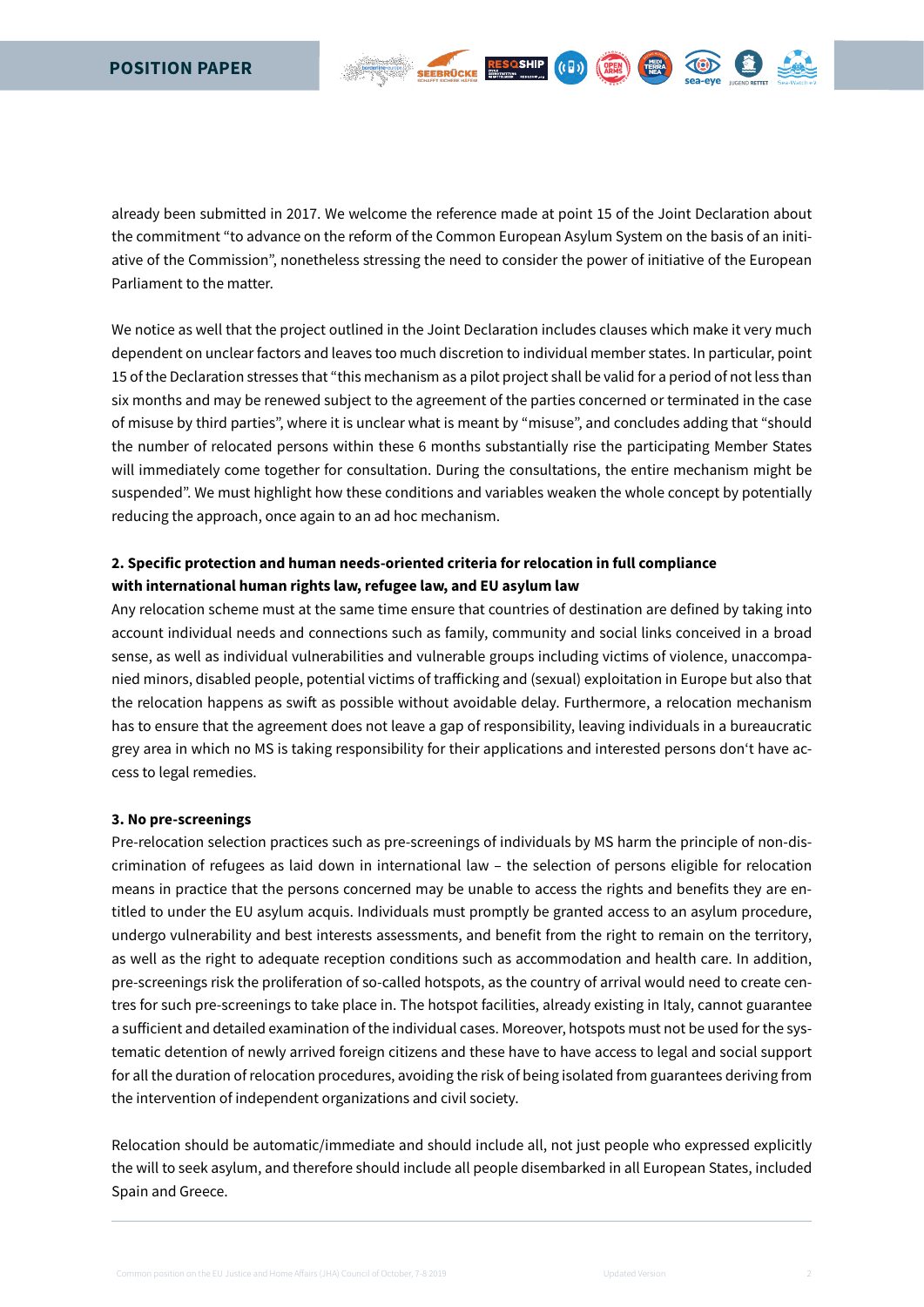

A rotation mechanism, which means that civil rescue ships are assigned different European ports as Place of Safety (PoS) after rescue operations, is not justifiable from a maritime and humanitarian point of view. In order to make sure that the rescued persons are being disembarked as soon as possible, as defined in international law, only safe ports in immediate proximity can be considered. Furthermore, disembarking in a more distant port entails unnecessary and avoidable risks for the rescued persons on board. These include the medical situation, weather conditions, and supply shortage. Additionally, it means a longer absence of rescue capacities in the Central Mediterranean. With a fair and functional relocation mechanism, a rotation mechanism would not be necessary.

RESOSHIP

 $(G \Box)$ 

KOD

Point 1 of the Declaration says: "In case of a disproportionate migratory pressure in a participating State, calculated with reference to limitations in reception capacities, or a high number of applications for international protection, an alternative place of safety shall be proposed on a voluntary basis." This seems to suggest that the agreed relocation mechanism can be "broken" by a voluntary, alternative offer of a PoS by any member state, which is not justifiable from a maritime and humanitarian point of view. All rescued persons have to be disembarked "without any delay", meaning in the closest PoS.

The Declaration continues stating that: "Persons rescued by state-owned vessels shall be disembarked in the territory of their flag State." The criteria for disembarkation cannot be the flag of the ship but the identification of a suitable PoS, in accordance to the guidelines outlining its definition. This approach is dangerous as it justifies disembarkation in Libya by Libyan Coast Guard (LYCG) assets or in other countries that do not qualify as PoS, in breach of maritime and human rights law.

# **5. Integration of merchant vessels**

The temporary relocation agreement should not only consider people rescued by NGO vessels but also include those rescued by merchant and state vessels as well as refugee boats that arrive on their own. If swift disembarkation was guaranteed in every rescue case, this would impede further cases of non-assistance and illegal push-backs of rescued people to Libya.

#### **6. Integration of Municipalities**

The EU member states should not continue to ignore and block the receptiveness of their populations. Until October 2019, more than 100 cities across Europe, including in Germany, Spain, and Italy, have declared themselves as "Safe Harbors" or have directly declared their ports open to receive rescued people, stating that they would accept more individuals than officially allocated. A relocation agreement should allow endorsement and commitments from cities and civil society organisations. For that, it is absolutely necessary to design a new, fast-track, tangible and practical reception and relocation scheme at the European level. Any viable reform of the EU asylum and migration system will have to include the communal perspective on migration and the municipal level of government.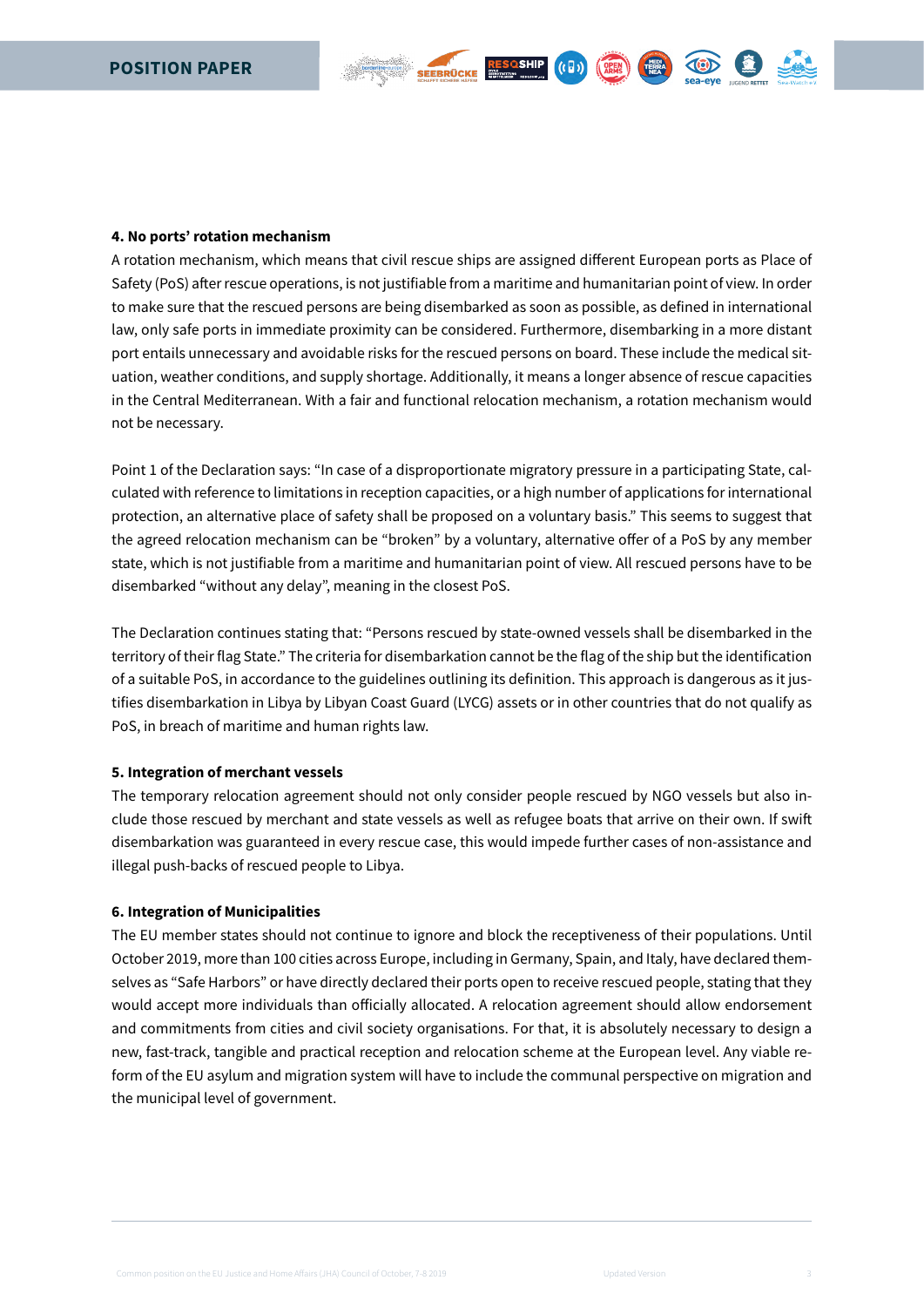#### **7. Sanction mechanism for non-adhering countries.**

Point 3 of the agreement foresees the calling on the other EU and the Schengen Member States to participate in this mechanism. It should be possible only with a sanction mechanism for non-adhering countries.

 $(\mathbf{t} \mathbf{F})$ 

# **8. Debunking the "pull factor" argument**

Point 6 of the agreement put under discussion the presence of a rescue's mechanism as a pull factor. "Reconfirm that this temporary mechanism should not open new irregular pathways to European shores and shall avoid the creation of new pull factors".

Several studies put in evidence that there is no correlation between the presence of NGOs in the Mediterranean Sea and departures from the Libyan coasts. The most recent analysis of ISPI (Institute for International Political Studies) disproves the pull factor theory to be related to the presence of NGOs in the Mediterranean Sea. In fact, also when the presence of the NGO ships was low, the arrivals on the Italian coasts by boat from Libya or Tunisia were high.

[https://www.ispionline.it/it/pubblicazione/fact-checking-migrazioni-2018-20415](https://www.ispionline.it/it/pubblicazione/fact-checking-migrazioni-2018-20415%20%20) 

People mostly leave because of bad and dangerous living conditions in their Countries of Origin and they are willing to face the risks of crossing the sea. Rescue assets are not the cause of migration and are there to rather cure the symptoms.

The first part of paragraph 9<sup>5</sup> also provides indications for the position of the vessels. Please note that the AIS (automated information system) is mandatory for commercial ships and passenger ships making international journeys with a gross weight of more than 300 tonnes, as predicted by the IMO as early as 2004. The clarification of its use, therefore, seems superfluous since the named vessels are required to have it operational. The document stresses "not to send light signals or any other form of communication to facilitate the departure and embarkation of vessels carrying migrants from African shores". Such statements have no empirical basis and are not related to any official document but take up statements and allegations that have circulated through the media.

#### **9. Review engagement with and support to the so-called Libyan Coast Guard**

The point 9 of the agreement foresees to do not "obstruct the Search and Rescue operations by official Coast Guard vessels, including the Libyan Coast Guard, and to provide for specific measures to safeguard the security of migrants and operators".

Since the most recent agreement among Italy and Libyan Governments<sup>6</sup>, the role of the so-called Libyan Coast Guard was often moot. Several investigations put in evidence the unclear composition of the LYCG staff and their real intentions.

5 Require all vessels engaged in rescue operations, in particular, to comply with instructions given by the competent Rescue Coordination Centre, not to turn off on-board transponders, automated information system (AIS) not to send light signals or any other form of communication to facilitate the departure and embarkation of vessels carrying migrants from African shores.

6 Drafted and signed in Rome on 2 February 2017 in two original copies, each in Arabic and Italian. <http://www.governo.it/sites/governo.it/files/Libia.pdf>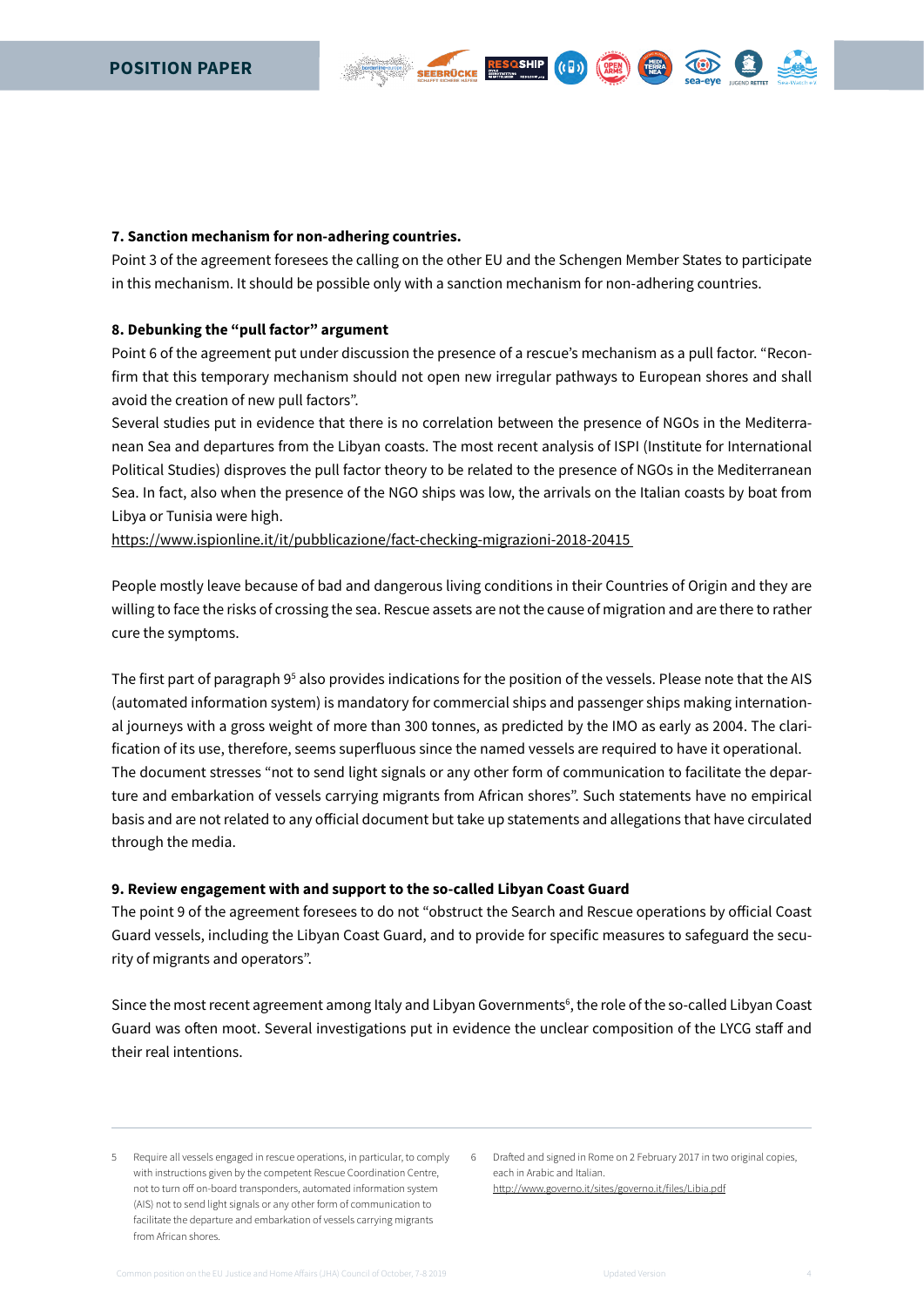The latest report of UNSMIL (United Nations Support Mission in Libya) expresses "serious concerns continue with regard to the transfer of migrants rescued or intercepted at sea by the Libyan Coast Guard to unofficial detention centres in Khums. Hundreds of rescued migrants who were reported to have been sent to detention centres were later listed as missing, and it is believed that they may have been trafficked or sold to smugglers, while others disappeared on their way to nearby Suq al-Khamis."

RESOSHIP ((D)

 $(\Omega_{RMS}^{PEN})$ 

[https://unsmil.unmissions.org/sites/default/files/sg\\_report\\_on\\_unsmil\\_s\\_2019\\_628e.pdf](https://unsmil.unmissions.org/sites/default/files/sg_report_on_unsmil_s_2019_628e.pdf)

The article below outlines how, conversely to the implications in the Joint Declaration, several NGOs' operations have been hindered by interventions of the so-called LYCG.

The sources show how as of today a competent RCC is hardly identifiable in Libya due to the lack of substantial basic requirements outlined in the SAR-Conventions. Moreover, the so-called LYCG is not able to cover a SAR area of the present dimension, thus rendering any cooperation impossible. Some single rare occasions show evidence of appropriate operative measures for preserving life at sea. Any cooperation of NGOs with the so-called LYCG is only possible if the safety of life at sea is guaranteed under all circumstances, in that respect the signatory NGOs refrain from engaging in any type of coordination and cooperation that leads to facilitating illegal pushbacks to Libya.

[http://www.vita.it/it/article/2017/11/08/mediterraneo-tutti-gli-attacchi-della-guardia-costiera-libica-al](http://www.vita.it/it/article/2017/11/08/mediterraneo-tutti-gli-attacchi-della-guardia-costiera-libica-alle-ong/145042/)[le-ong/145042/](http://www.vita.it/it/article/2017/11/08/mediterraneo-tutti-gli-attacchi-della-guardia-costiera-libica-alle-ong/145042/)

# **10. Safe and legal routes as a priority in the cooperation with third countries**

Point 12 of the Declaration stresses to "Continue and deepen our cooperation with countries of origin and transit to fight illegal migration, migrant smuggling networks, and related criminal activity and human trafficking, and to enhance incentives for returns". There is no reference to the necessary creation of safe and legal routes for migration, also as the first measure to counter trafficking of human beings. Priority should be given to the evacuation of Libya through the immediate creation of humanitarian corridors.

Any funding directed at facilitating push-backs, arbitrary and unlimited detention and human rights violations must be suspended. Cooperation with third countries and related funding should be subjected to oversight by human rights monitoring bodies and to an accountability system.

Point 14 of the Declaration sets a commitment "to enhancing the capacities of coast guards of southern Mediterranean third countries and to encouraging UNHCR and IOM to support disembarkation modalities in full respect of human rights in those countries." It must be clear that it is not the presence of UN agencies that defines a Place of Safety. A Place of Safety must be selected exclusively based on the criteria set by maritime law and taking into consideration the applicable human rights framework. The concluding remark "In full respect of human rights in those countries" de facto excludes all North African countries at the present stage as to guarantee the safety and protection of the people disembarked as a result of rescue operations in the Central Mediterranean Sea.

#### **11. Review rules of engagement of aerial surveillance and complement with naval assets**

Point 13 of the Declaration calls for "Enhanc(ing) EU led aerial surveillance in the southern Mediterranean in order to ensure that migrant boats are detected early with a view to fight migrant smuggling networks, human